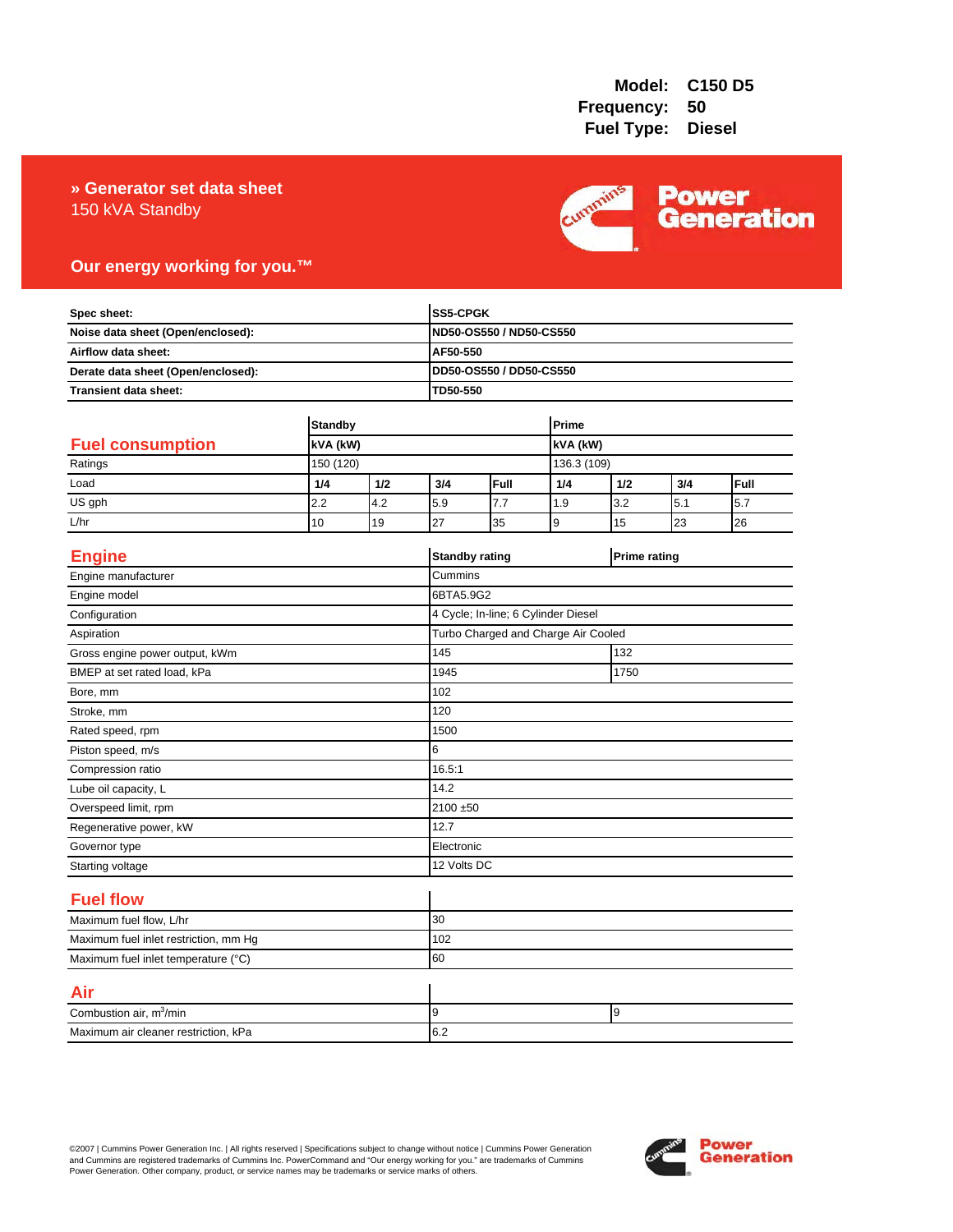| Exhaust                                   | <b>Standby rating</b> | <b>Prime rating</b> |
|-------------------------------------------|-----------------------|---------------------|
| Exhaust gas flow at set rated load, m/min | 25.3                  | 23.3                |
| Exhaust gas temperature, C                | 591                   | 561                 |
| Maximum exhaust back pressure, kPa        |                       |                     |

 $\overline{\phantom{a}}$ 

### **Standard set-mounted radiator cooling**

| Ambient design, C                                 | 50           |  |
|---------------------------------------------------|--------------|--|
| Fan load, KW <sub>m</sub>                         |              |  |
| Coolant capacity (with radiator), L               | 9.9          |  |
| Cooling system air flow, m3/min @ 12.7mmH2O       | 2.3          |  |
| Total heat rejection, BTU/min                     | 2800<br>3800 |  |
| Maximum cooling air flow static restriction mmH2O | 12.7         |  |

# **Open set derating factors kVA (kW)**

Note: Standard open genset options running at 400V, 150m above sea level. For enclosed product derates, please refer to datasheet - DD50- CS550.

|                | $27^{\circ}$ C | l40°C         | l45°C         | l50°C        | $55^{\circ}$ C |
|----------------|----------------|---------------|---------------|--------------|----------------|
| <b>Standby</b> | 150 (120)      | 145(116)      | 136.8 (109.4) | 124.5 (99.6) | 112.1 (89.7)   |
| Prime          | 136 (108.8)    | 131.9 (105.5) | 124.4 (99.5)  | 113.1 (90.5) | 102 (81.6)     |
|                |                |               |               |              |                |

| Weights*            | Open | <b>Enclosed</b> |
|---------------------|------|-----------------|
| Unit dry weight kgs | 1167 | 1856            |
| Unit wet weight kgs | 1206 | 2102            |

\* Weights represent a set with standard features. See outline drawing for weights of other configurations

| <b>Dimensions</b>                | Lenath | <b>Width</b> | <b>Height</b> |
|----------------------------------|--------|--------------|---------------|
| Standard open set dimensions     | 2404   | 1100         | 1472          |
| Enclosed set standard dimensions | 2920   | 136          | 1710          |

# **Genset outline**

### **Open set**



#### **Enclosed set**



Outlines are for illustrative purposes only. Please refer to the genset outline drawing for an exact representation of this model.

©2007 | Cummins Power Generation Inc. | All rights reserved | Specifications subject to change without notice | Cummins Power Generation and Cummins are registered trademarks of Cummins Inc. PowerCommand and "Our energy working for you." are trademarks of Cummins<br>Power Generation. Other company, product, or service names may be trademarks or service marks o